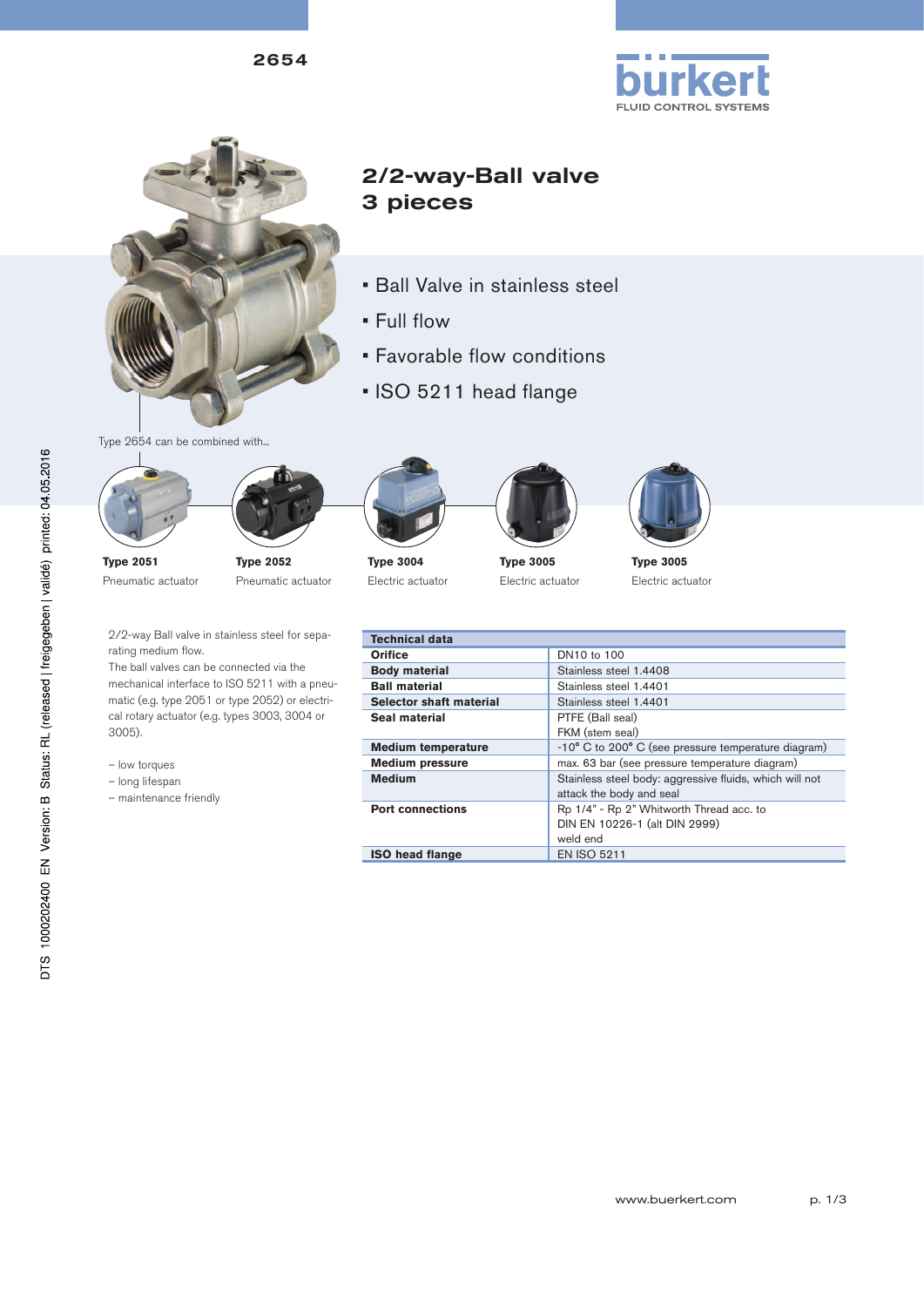

## Ordering chart

| മ±<br>$\prec$ | ㅠㅠ<br>$\overline{\mathcal{O}}$<br>G | Orifice<br>$[mm] % \begin{minipage}[b]{0.45\textwidth} \centering \includegraphics[width=\textwidth]{figs/fig_10.pdf} \caption{The sum of the number of times, and the number of times, and the number of times, are indicated with the number of times, and the number of times, are indicated with the number of times, and the number of times, are indicated with the number of times, and the number of times, are indicated with the number of times, and the number of times, are indicated with the number of times, and the number of times, are indicated with the number of times, and the number of times, are indicated with the number of times, and the number of times, are indicated with the number of times, and the number of times, are indicated with the number of times, and the number of times, are indicated with the number of times, and the number of times, are indicated with the number of times, and the number of times, are$ | Port<br>connection | $\Omega$ | $\overline{\phantom{0}}$ | ⋖   | $\bf{m}$       | $\mathbf{\mathsf{C}}$ | 521<br><b>ISO</b> | <u>o</u><br>Item |
|---------------|-------------------------------------|------------------------------------------------------------------------------------------------------------------------------------------------------------------------------------------------------------------------------------------------------------------------------------------------------------------------------------------------------------------------------------------------------------------------------------------------------------------------------------------------------------------------------------------------------------------------------------------------------------------------------------------------------------------------------------------------------------------------------------------------------------------------------------------------------------------------------------------------------------------------------------------------------------------------------------------------------------------|--------------------|----------|--------------------------|-----|----------------|-----------------------|-------------------|------------------|
|               |                                     | 10                                                                                                                                                                                                                                                                                                                                                                                                                                                                                                                                                                                                                                                                                                                                                                                                                                                                                                                                                               | 1/4"               | 10       | 65                       | 40  | $\overline{7}$ | 9                     | F03/F04           | 185 994          |
|               |                                     | 12                                                                                                                                                                                                                                                                                                                                                                                                                                                                                                                                                                                                                                                                                                                                                                                                                                                                                                                                                               | 3/8"               | 12       | 65                       | 40  | $\overline{7}$ | 9                     | F03/F04           | 185 995          |
|               |                                     | 15                                                                                                                                                                                                                                                                                                                                                                                                                                                                                                                                                                                                                                                                                                                                                                                                                                                                                                                                                               | 1/2"               | 16       | 75                       | 40  | $\overline{7}$ | 9                     | F03/F04           | 185 996          |
|               |                                     | 20                                                                                                                                                                                                                                                                                                                                                                                                                                                                                                                                                                                                                                                                                                                                                                                                                                                                                                                                                               | 3/4"               | 20       | 80                       | 44  | $\overline{7}$ | 9                     | F03/F04           | 185 997          |
|               |                                     | 25                                                                                                                                                                                                                                                                                                                                                                                                                                                                                                                                                                                                                                                                                                                                                                                                                                                                                                                                                               | 1"                 | 25       | 90                       | 52  | 12             | 11                    | F04/F05           | 185 998          |
|               | O                                   | 32                                                                                                                                                                                                                                                                                                                                                                                                                                                                                                                                                                                                                                                                                                                                                                                                                                                                                                                                                               | 11/4"              | 32       | 110                      | 58  | 12             | 11                    | F04/F05           | 185 999          |
|               | ⊕                                   | 40                                                                                                                                                                                                                                                                                                                                                                                                                                                                                                                                                                                                                                                                                                                                                                                                                                                                                                                                                               | 11/2"              | 40       | 120                      | 68  | 16             | 14                    | F05/F07           | 186 000          |
|               |                                     | 50                                                                                                                                                                                                                                                                                                                                                                                                                                                                                                                                                                                                                                                                                                                                                                                                                                                                                                                                                               | 2"                 | 50       | 140                      | 77  | 16             | 14                    | F05/F07           | 186 001          |
|               |                                     | 65                                                                                                                                                                                                                                                                                                                                                                                                                                                                                                                                                                                                                                                                                                                                                                                                                                                                                                                                                               | 21/2"              | 65       | 185                      | 98  | 19             | 17                    | F07/F10           | 186 002          |
|               |                                     | 80                                                                                                                                                                                                                                                                                                                                                                                                                                                                                                                                                                                                                                                                                                                                                                                                                                                                                                                                                               | 3"                 | 80       | 205                      | 110 | 19             | 17                    | F07/F10           | 186 003          |
|               |                                     | 100                                                                                                                                                                                                                                                                                                                                                                                                                                                                                                                                                                                                                                                                                                                                                                                                                                                                                                                                                              | 4"                 | 100      | 240                      | 138 | 24             | 22                    | F <sub>10</sub>   | 217975           |

#### Weld end



## Torques

| <b>DN</b>                  | II. | 15 | 20 | 25  | 32 | 40 | 50 | 65       | 80 | 100 |
|----------------------------|-----|----|----|-----|----|----|----|----------|----|-----|
| ' torque [Nm]<br>breakaway |     | ιu | 4  | $-$ | 24 | 29 | 4  | 70<br>ັບ |    | 140 |
| Running torque [Nm]        |     |    |    |     | ίO | 19 | 30 | ◡∠       | 89 |     |

The values were at max. delta P measured with water at ambient temperature.